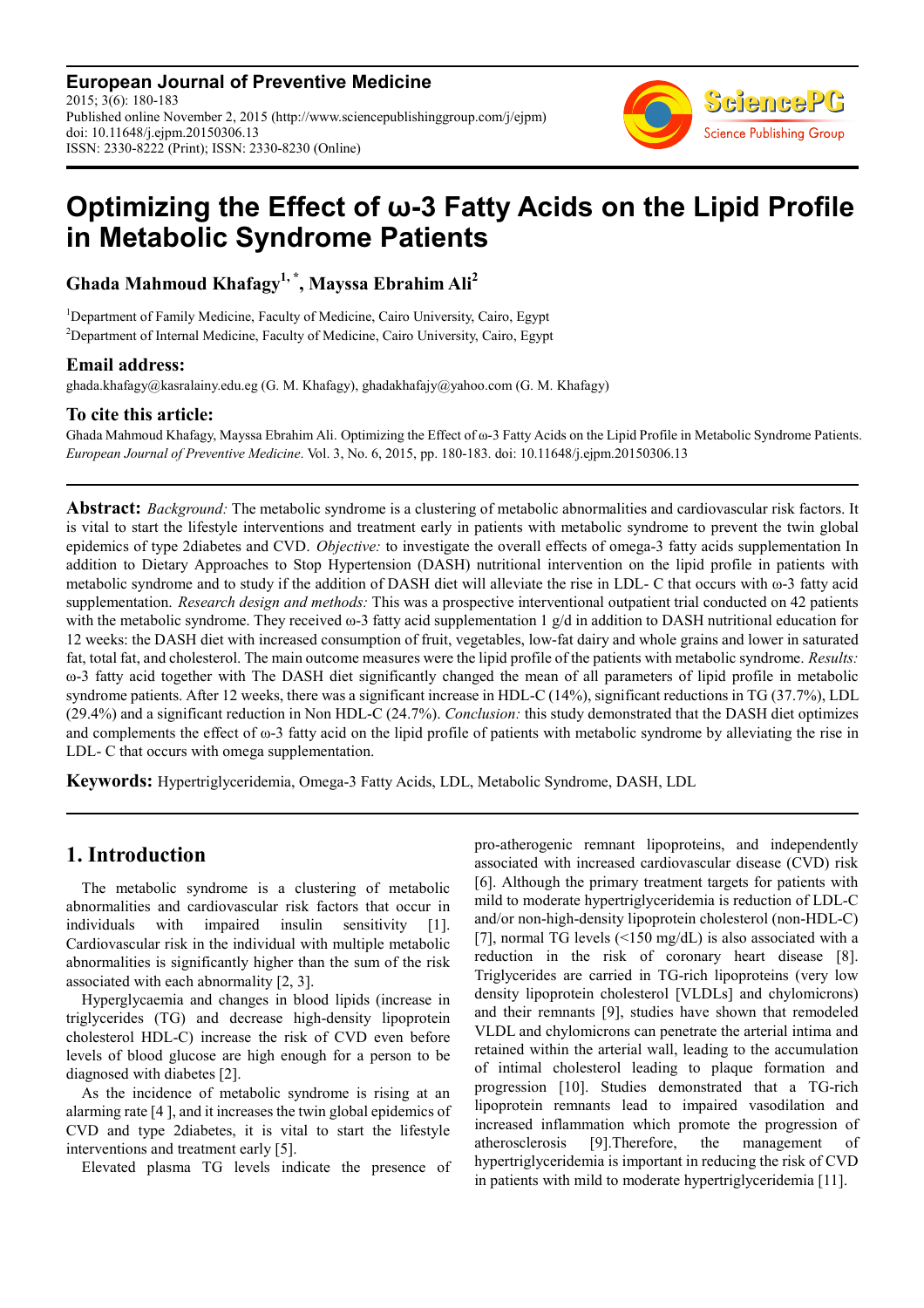ω-3 fatty acid decrease the level of TG in humans; but regarding other lipid parameter, it was found that it increases the LDL –C levels. Therefore concurrent treatment with DASH diet may mitigate the rise in LDL-C in patients treated with hypertriglyceridemia

The purpose of this study was to investigate the overall effects of ω-3 fatty acid supplementation in addition to Dietary Approaches to Stop Hypertension (DASH) nutritional intervention on the lipid profile in patients with metabolic syndrome, and if the addition of DASH diet will improve LDL- C level in the course of omega 3 fatty acid supplementation.

# **2. Methods**

#### *2.1. Study Site and Subjects*

This study was a prospective interventional study, conducted in a family medicine unit (FMU) that provides primary health care services in Kasr El-Aini, Egypt. The study site was purposefully selected because it has high rate of outpatient visitors, with different socioeconomic levels, seeking different medical services.

All people in the case area with serum lipid or glucose abnormalities, high blood pressure or obese were invited to complete their labs. Among the patients who accepted, we invited those subjects who were matched with criteria of metabolic syndrome. They were 42 participants.

To be enrolled in the study, patients had to have three or more of the following criteria to be diagnosed as having metabolic syndrome according to The IDF consensus worldwide definition of the metabolic syndrome [5]. The criteria are 1) abdominal adiposity (defined as waist circumference  $>94$  cm [men] or  $>80$  cm [women]), 2) low levels of serum HDL cholesterol (<40 mg/dl [men] or < 50 mg/dl [women]) or receive drug treatment for reduced HDL, 3) hypertriglyceridemia (triacylglycerol level of ≥150 mg/dl) or receive drug treatment for elevated triglycerides, 4) elevated blood pressure ( $\geq$ 130/85 mmHg) or take antihypertensive drug treatment in a patient with a history of hypertension, and5) impaired glucose homeostasis (fasting plasma glucose concentration of ≥100 mg/dl) drug or take treatment for elevated blood glucose. Patients were excluded if they had cardiovascular disease, psychiatric problems, and hypothyroidism or took any medication affecting blood lipids.

#### *2.2. Compliance with Ethical Standards*

The study was approved by the Family Health and Public Health Councils. Selected members constituted the internal review board to guarantee the ethical conformity of the study. Informed verbal consents were obtained from all the participants before recruitment in the study, after explaining the objects of the work and procedures. All questionnaire forms and clinical sheets were coded to preserve confidentiality. All participants were informed about the results of their medical examination.

#### *2.3. Study Intervention*

All participants asked to complete a personal health and medical history questionnaire; they underwent focused medical examination for initial screening before recruitment.

Twelve-hour fasting blood samples were obtained from the participants to get their baseline lipid profile and to exclude hypothyroidism by assessing TSH level. All participants had mean fasting TG levels ≥200 and <500 mg/dL.

They all received  $\omega$ -3 fatty acid 1 g/d for 12 weeks. The DASH diet was explained on the first day, and then follow-up continued for the next 12 weeks. The participants were asked to come to the FMU every 4 weeks for counseling and discussions regarding the diet. Greatest emphasis was placed on consuming the fruits, vegetables and low-fat dairy foods, whole grains, poultry, fish, as well as the salt restriction. The importance of reducing saturated fat, red meat and refined carbohydrate and increasing complex carbohydrate intakes was also stressed [12].

Suggestions on how to increase fruit and vegetable consumption were also provided.

Guidance as to how to add flavor without using salt was given. Under participant's request, diets were organized in sheets according to their needs.

To maximize benefit, group discussions were conducted monthly. In these sessions, patients were encouraged to follow their diets.

After 12 weeks, Blood samples were obtained after 12-hr fast to assess the participants' lipid profile.

#### *2.4. Statistical Methods*

All collected questionnaires and data were coded and revised for completeness. A database on Excel was developed for data entry and analysis. Pre-coded data was entered on the computer using the statistical package of social science software program, version 15(SPSS) to be statistically analyzed. Data was summarized using Mean, SD, median and inter quartile range for quantitative variables which were not normally distributed while frequency and percent were used for qualitative data. Comparison between pre and post intervention quantitative variables was done using the paired t test for quantitative variables which where normally distributed and Wilcoxon signed-rank test for quantitative variables which were not normally distributed. P value less than 0.05 were considered statistically significant.

### **3. Results**

The participant's mean age was  $46.57 \pm 3.9$  years. The base line characteristics of the participants are shown in (Table 1).

The intervention resulted in reduction in the mean of TG level from 221.29 to 137.0 mg/dl with average reduction 37.7%, mean of LDL level from 193.26 at base line to 136.29 after 12 weeks of intervention, increase in HDL cholesterol, from 41.10 to 46.86 mg/dl (average increase 14%) and a reduction of Non HDL - C (54.02-mg/dl), (all  $P < 0.001$ ). (Table 2).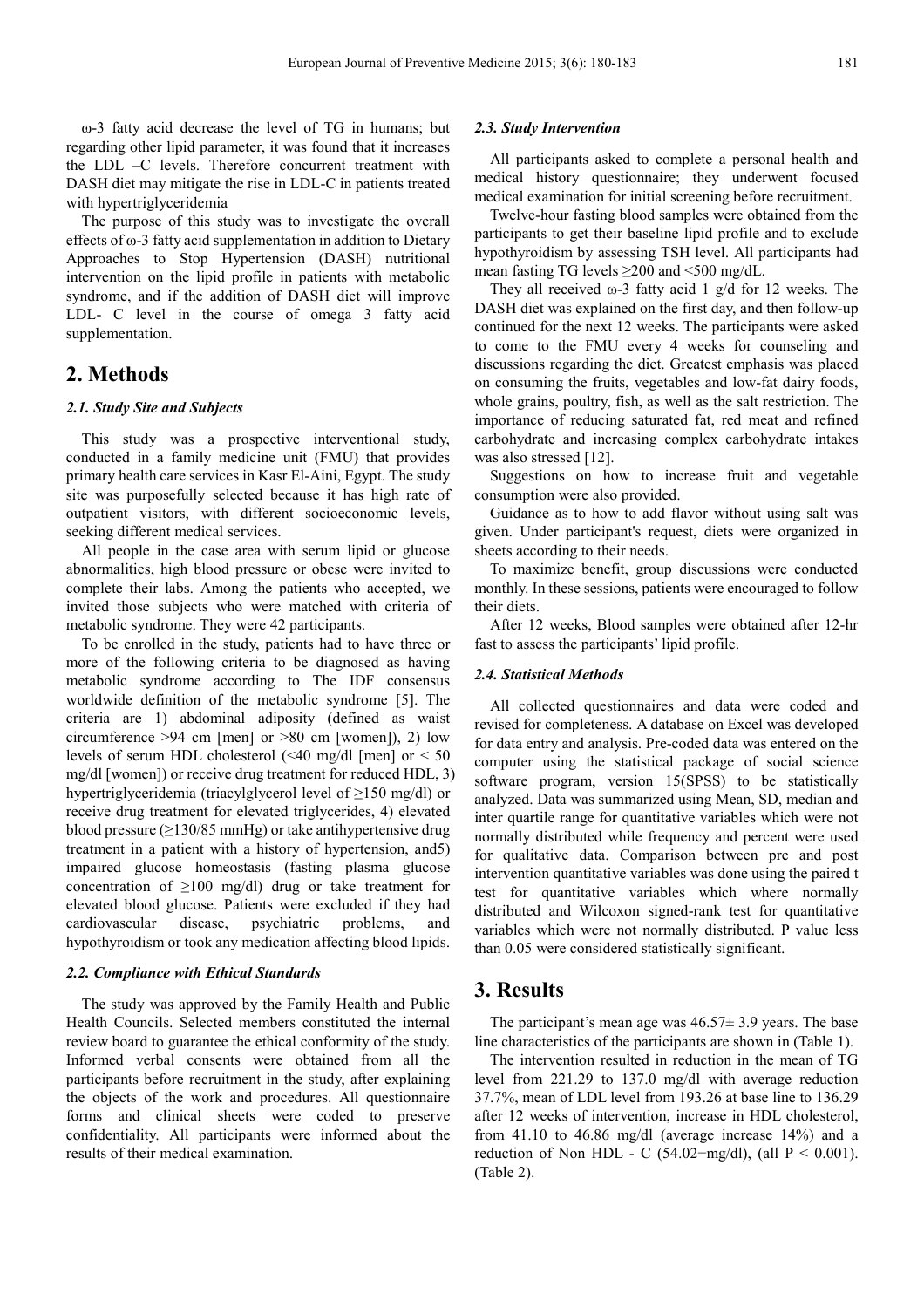|                     |                  | N(42)        | $\frac{0}{0}$ |  |
|---------------------|------------------|--------------|---------------|--|
| Gender              | Male             | 9            | 21.4          |  |
|                     | Female           | 33           | 78.6          |  |
| $Age(mean \pm SD)$  | $46.57 \pm 3.9$  |              |               |  |
| Marital status      | Married          | 32           | 76.2          |  |
|                     | Unmarried        | 10           | 23.8          |  |
|                     | Illiterate       | 3            | 7.1           |  |
| Education           | average          | 18           | 42.9          |  |
|                     | Above average    | 16           | 38.1          |  |
|                     | High education   | 5            | 11.9          |  |
|                     | working          | 41           | 97.6          |  |
| Job                 | Not working      | $\mathbf{I}$ | 2.4           |  |
|                     | Smoker           | 5            | 11.9          |  |
| smoking             | Non smoker       | 37           | 88.1          |  |
|                     | Diabetics        | 20           | 47.6          |  |
| Diabetes            | Non diabetics    | 22           | 52.4          |  |
|                     | Hypertensive     | 33           | 78.6          |  |
| Hypertension        | Non hypertensive | 9            | 21.4          |  |
| BMI (mean $\pm$ SD) | $30.1 \pm 3.8$   |              |               |  |

|  |  |  | <b>Table 1.</b> Baseline characteristics of participants. |
|--|--|--|-----------------------------------------------------------|
|--|--|--|-----------------------------------------------------------|

*Table 2. Means of the lipid profile at baseline and after 3 months of intervention by DASH diet.* 

|                   | <b>Baseline</b>     | After 3 months     | Mean difference    | $%$ change | P value        |
|-------------------|---------------------|--------------------|--------------------|------------|----------------|
| Total cholesterol | $259.26 \pm 60.99$  | $211.0 \pm 41.65$  | $48.26 \pm 63.10$  | 18.61      | $\leq 0.001*$  |
| TG                | $221.29 \pm 106.72$ | $137.0 \pm 54.99$  | $83.61 \pm 110.89$ | 37.77      | $\leq 0.001**$ |
| HDL-C             | $41.10 \pm 6.38$    | $46.86 \pm 7.58$   | $-5.76 \pm 2.73$   | 14         | $< 0.001*$     |
| LDL-C             | $193.26 \pm 65.11$  | $136.29 \pm 42.08$ | $56.97 \pm 9.20$   | 29.44      | $\leq 0.001*$  |
| Non $HDL - C$     | $218.16 \pm 62.17$  | $164.14 \pm 42.19$ | $54.02\pm 63.71$   | 24.76      | $\leq 0.001*$  |

Data is presented as mean  $\pm$  standard deviation.

\*Baseline and final values were compared using paired t-test.

\*\* Baseline and final values were compared using Wilcoxon signed-rank test.

A p-value < 0.05 was considered to be significant.

### **4. Discussion**

The purpose of this study was to investigate if the DASH diet optimizes the effect of ω-3 fatty acid supplementation on the lipid profile in patients with metabolic syndrome by mitigating the rise in LDL- C.

After 12 weeks of intervention, We found a significant reduction in the mean of the TG (37.7%), LDL levels had significantly decreased with average reduction 29.44%, a 24.76% reduction in the mean of non – HDL - C and a 14% increase in the mean of HDL-C.

Confirming our study's positive effect of adding DASH diet to ω-3 fatty acid supplementation was what (Kelley et al, 2007) have reached after their study; they have found that  $2 \text{ g} \omega -3$ fatty acid supplementation for 90 days decreased concentrations of fasting triacylglycerol (24%), It elevated concentrations of LDL cholesterol (12.6%) and did not alter plasma concentrations of HDL cholesterol [13].

These changes may have been due to multiple factors. First, ω-3 fatty acid supplementation may have improved the blood lipid profile by decreasing hepatic secretion of TG containing lipoproteins (very low density lipoprotein) and enhancing clearance of TG from circulating TG containing lipoprotein (VLDL and chylomicrons) from the blood[14].

Second, The DASH diet has several common aspects that

may lead to some health benefits and improves the component of metabolic syndrome. Calcium in dairy food plays an important role as the dietary calcium appears to modulate the efficiency of energy utilization, with low calcium diets favoring increased efficiency of energy storage and higher calcium diets reducing energy efficiency and instead favoring increased thermogenesis [15]. Fecal bile acids increased significantly with increased dietary calcium, this denotes that increased dietary calcium levels leads to greater fat excretion and decreases fat absorption [16].

Reduced antioxidant capacity and oxidative stress represent a potential mechanism linking obesity to insulin resistance and cardiovascular diseases [17]. Phytochemicals in the DASH diet raises antioxidant capacity, and reduces oxidative stress induced by acute hyperlipidemia [18].

The DASH eating pattern includes eating large number of low–glycemic index foods (i.e., vegetables, whole grains, dairies) which might be another responsible mechanism for its benefits. Brand-Miller et alreported high–glycemic index foods adversely affect markers of the metabolic syndrome (triglycerides and HDL cholesterol) [19].

In addition, the replacement of dietary saturated fat by monoor polyunsaturated fatty acids significantly lowers the plasma-cholesterol and low density lipoprotein cholesterol (LDL-C) levels [20].

Thisstudy represents the first attempt to investigate the